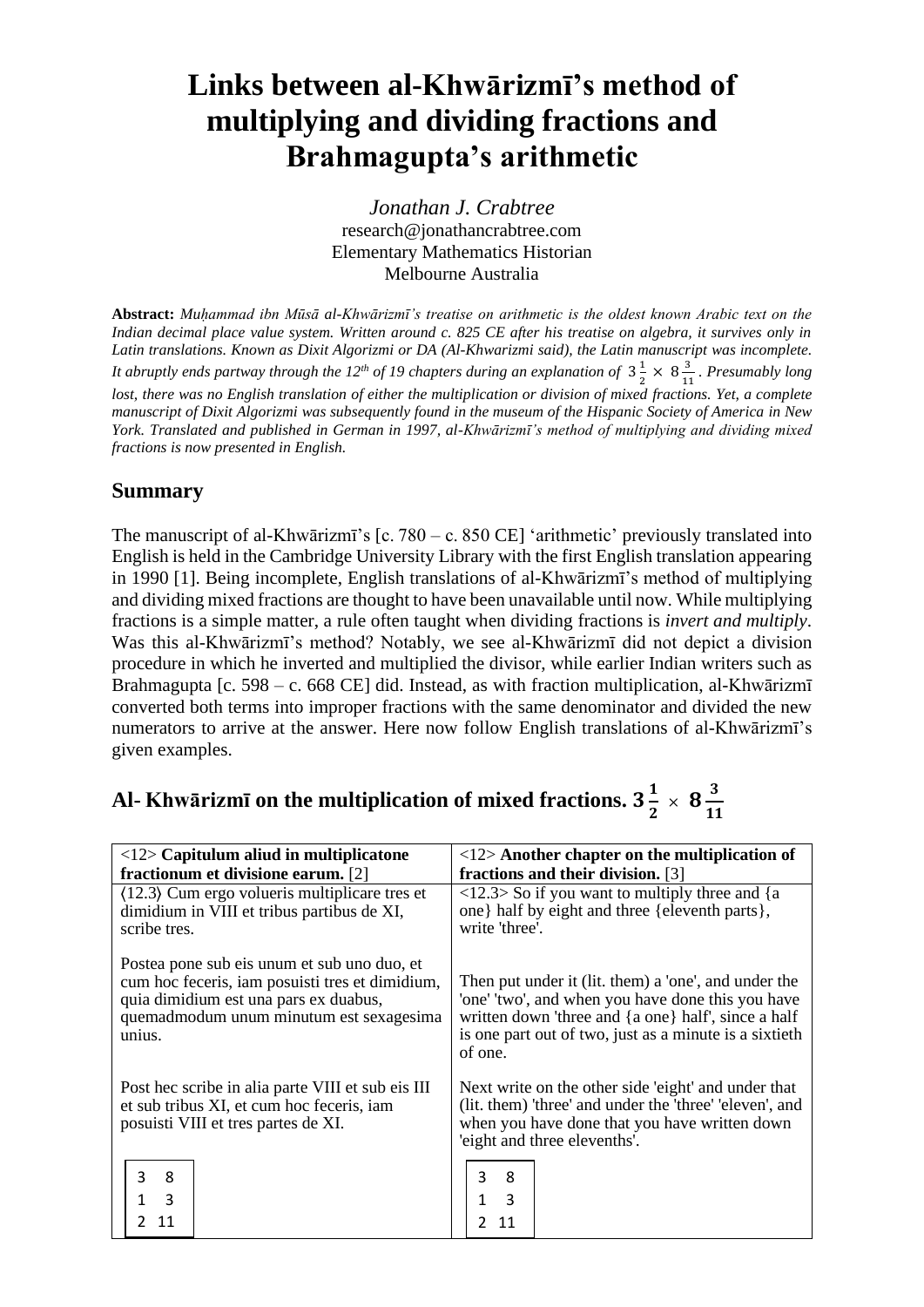| Et sic reddas unumquemque ex eis de genere                                                                        | And thus rewrite each of them according to the                                                                            |
|-------------------------------------------------------------------------------------------------------------------|---------------------------------------------------------------------------------------------------------------------------|
| ultime differentie, hoc est, multiplicabis tria in                                                                | type in the bottom position, that is, you multiply                                                                        |
| duobus, ad que refertur unum, augesque eis                                                                        | the 'three' by the 'two' (to which the 'one' refers)                                                                      |
| unum, et sic erunt medietates.                                                                                    | and then add one: these will be halves.                                                                                   |
| Erunt igitur VII medietates, quas scribes in                                                                      | So there are seven halves which you write in                                                                              |
| loco trium et destrues tria atque unum quod est                                                                   | place of the 'three' and cross out the 'three' and the                                                                    |
| sub eis.                                                                                                          | 'one' which is beneath it.                                                                                                |
| Multiplicabis VIII quoque in undecim, ad que                                                                      | Also, you multiply the 'eight' by the 'eleven' (to                                                                        |
| referentur tria, et adde super ea tria, et sic                                                                    | which the 'three' refers) and then add three and in                                                                       |
| reddes ea partes de XI.                                                                                           | this way you make them elevenths.                                                                                         |
| Eruntque $LX(L)I$ , que scribes in loco VIII et<br>destrues VIII atque tria que sunt sub eis.                     | There are ninety-one [elevenths] which you write<br>in place of the 'eight', crossing out the 'eight' and<br>the 'three'. |
| Deinde multiplicabis genus medietatum, que<br>sunt duo, in genere partium, que sunt XI, et<br>erunt $X(X)II$ .    | Next, you multiply the type of 'half', which is 2,<br>by the type of 'eleventh', which is 11, to get 22.                  |
| Eritque hoc ex genere secundorum, et servabis                                                                     | This is the type of the parts (of unity) which is                                                                         |
| illud.                                                                                                            | retained.                                                                                                                 |
| Item multiplicabis VII medietates in $LX\langle L \rangle$                                                        | Next, you multiply 7 (halves) by 91 (elevenths)                                                                           |
| una parte XI, et erunt DCXXXVII.                                                                                  | getting 637.                                                                                                              |
| Et sunt etiam ex genere secundorum, que<br>divides per XXII, et erunt eiusdem generis.                            | And these are the type of parts of unity which are<br>'twenty-secondths', and they are (all) of the same<br>type.         |
| Divide igitur unum ex eis super alium, et quod                                                                    | Thus divide one of them by the other and what                                                                             |
| exierit erit numerus integer, et quod remanserit                                                                  | results will be a whole number, with a remainder                                                                          |
| erunt partes unius de illo numero quem                                                                            | of parts of unity of the type of the dividing                                                                             |
| dividis.                                                                                                          | number.                                                                                                                   |
| Et hoc est quod exivit tibi de multiplicatione,<br>XXVIII scilicet et XX una pars ex XX duabus<br>partibus unius. | And this is what you got out of the multiplication,<br>28 and 21 twenty-secondth parts of unity.                          |
| Et similiter erit universa multiplicatio<br>fractionum.                                                           | And all multiplication of fractions goes similarly.                                                                       |

# **STEP-BY-STEP MULTIPLICATION EXPLANATION**

To multiply  $3\frac{1}{2}$  $\frac{1}{2} \times 8 \frac{3}{12}$  $\frac{3}{11}$ , write down the following:

$$
\begin{array}{ccc}\n3 & & 8 \\
1 & & 3 \\
2 & & 11\n\end{array}
$$

From the depiction of 3 and  $\frac{1}{2}$  in the left column, we calculate the number of 'halves' as (3  $\times$ 2) + 1 = 7. From the depiction of 8 and  $\frac{3}{11}$  in the right column, we calculate the number of 'elevenths' as  $(8 \times 11) + 3 = 91$ .

The 3 is thus covered in 'dust' and replaced by 7 and the 8 is covered in dust and replaced by 91. The 1 and 3 are presumably both erased and covered in dust as they now serve no purpose.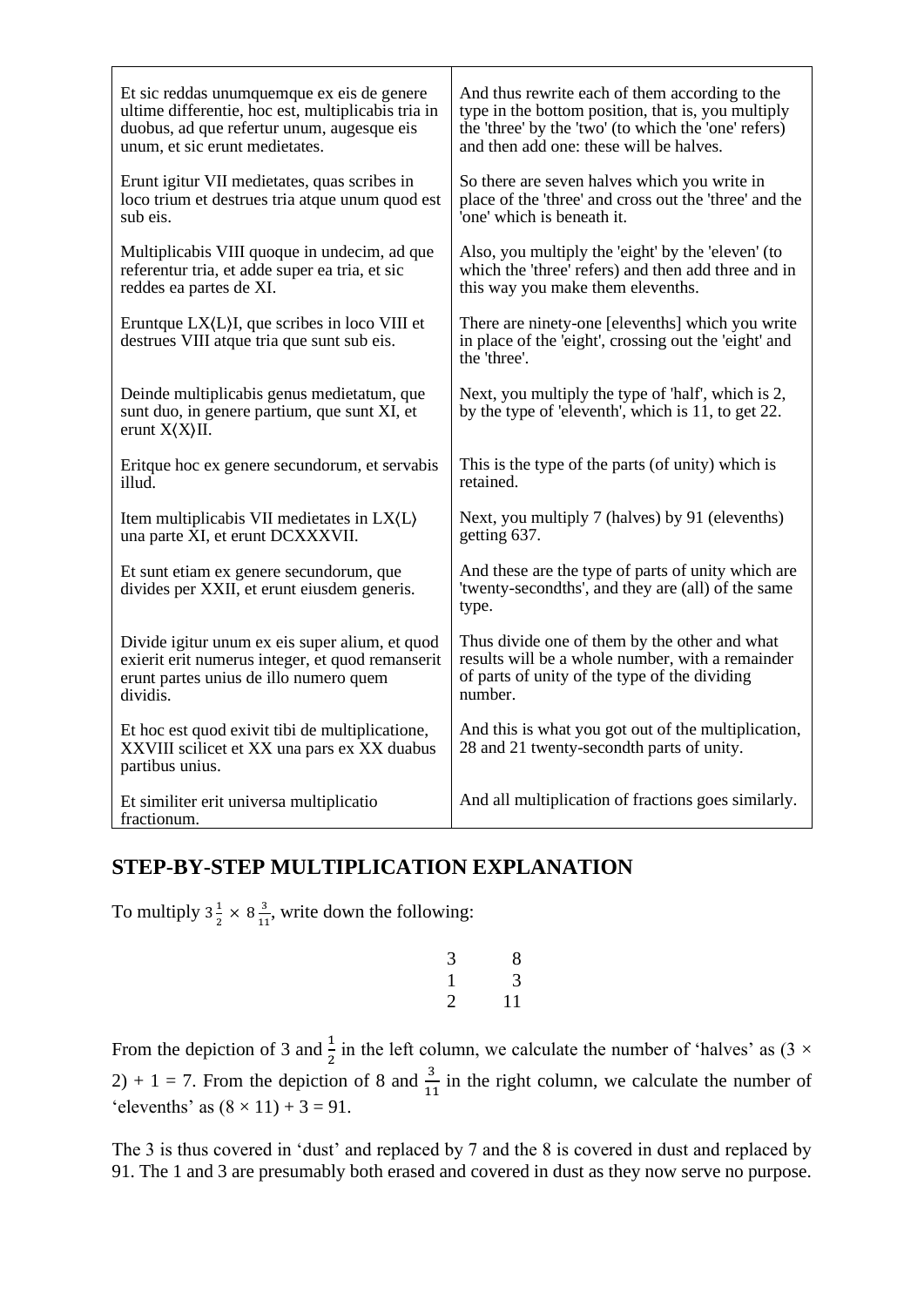7 91 2 11

Next, multiply the two numbers in the bottom line, giving 22, which is the 'type' of the parts of unity we now have, namely, 'twenty-secondths'. Then, multiply the two numbers in the top line, getting 637. This is the number of '22ndths' we have.

637

22

Next, 637 divided by 22 yields 28 wholes (units, ones) with 21 remaining, which are '22ndths'. So, from the method of al-Khwarizmi, the result of  $3\frac{1}{3}$  $\frac{1}{2} \times 8\frac{3}{12}$  $\frac{3}{11}$  is  $28\frac{21}{22}$ .

# **Al-Khwārizmī's Indian Source**

The original Latinised name of al-Khwārizmī's text was *Algorithmo de Numero Indorum*, reflecting its Indian roots. By way of example, we can see Brahmagupta's explanation from his 628 CE *Brāhmasphuṭasiddhānta* in al-Khwārizmī's example.

From Brahmagupta, [4] we read, *"Integers are multiplied by the denominators and have the numerators added.* " From this, in  $3\frac{1}{2}$  $\frac{1}{2}$  al-Khwārizmī multiplies 3  $\times$  2 and adds 1 to arrive at

7

2

Then, for  $8\frac{3}{12}$  $\frac{3}{11}$  al-Khwārizmī multiplies 8  $\times$  11 and adds 3 to arrive at

Brahmagupta continues, "The product of the numerators, divided by the product of the denominators, is multiplication of two or of many terms." From this, al-Khwārizmī multiplies  $7 \times 91$  for a numerator of 637 and  $2 \times 11$  for a denominator of 22 to arrive at the fraction  $\frac{637}{22}$  to arrive at  $28\frac{21}{22}$ .

7 91

2 11

### Al- **Khwārizmī on the division of mixed fractions.**  $20\frac{2}{13} \div 3\frac{1}{3}$ 3

For brevity, the English translation is provided below with the Latin as an **Appendix**.

## **12.4**

And if you want to divide in this way (i.e. with fractions), one  $\langle$  number > above another, place each <number> in the following way. After <you have done> this, divide one (i.e. the top one) by the other. And what remains will be a whole number [5].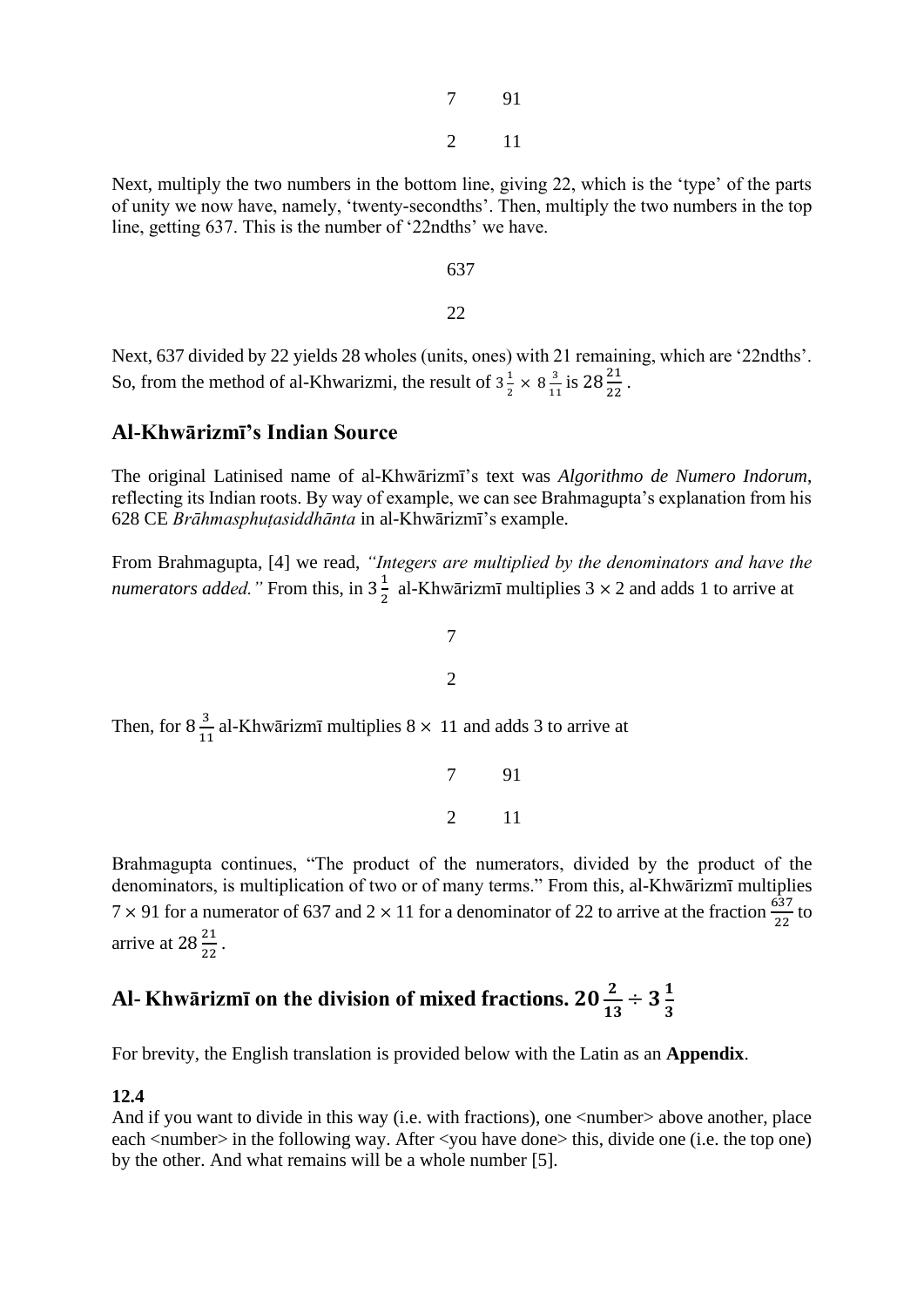For example: if you want to divide 20 and two parts of 13 i.e.  $20\frac{2}{13}$  by 3 and one third i.e.  $3\frac{1}{3}$  $\frac{1}{3}$ , you would write the following:

$$
\begin{array}{ccc}\n3 & 20 \\
1 & 2 \\
3 & 13\n\end{array}
$$

And now we see that  $\frac{1}{3}$  is different from  $\frac{2}{13}$  since 13 does not have one third. Therefore, multiply the genus (denominator) of thirds with the other part, (which is 13), until they are of the same genus. And this genus will be 39.

Then multiply 20 $\frac{2}{13}$  with 39. And 20 multiplied with 39 is 780. And also add about that  $\frac{2}{13}$  of 39, which is 6, because one-thirteenth of 39 is 3. And the result is 786.

And when you have done this, now you have the  $20\frac{2}{13}$  th part of the genus 39. After this, also multiply  $3\frac{1}{3}$  $\frac{1}{3}$  with the parts which are 39, until both are of the same genus. And so, 3 multiplied by 39 will be 117. To this add one third of 39 and the result is 130 parts of 39.

And now they have been made equal in the genus. Therefore, divide one above the other, just like 780 over 130, and what remains will be a whole number. In truth what will have been left over will be part of the same number through which you are dividing. And it will be the (whole) number 6 and 6 parts of 130.

If the numbers, which you want to divide, one through the other, are equal parts, like a quarter by a quarter or an eighth by an eighth or a seventeenth by a seventeenth, put them all back into the genus of that fraction because they are equal. After this divide that, which you want to divide about the other, and the result of this ought to be the number one. Do this in the same way in all situations, where you want to divide fractions or whole numbers and you will find <the answer> if God is willing.

# **STEP-BY-STEP DIVISION EXPLANATION**

In al-Khwārizmī's example  $20\frac{2}{13} \div 3\frac{1}{3}$  $\frac{1}{3}$  the mixed fractions are converted into the same denominations or part sizes, which are 39ths.

Thus, for the dividend,  $20 = \frac{260}{13}$  which equals  $\frac{780}{39}$  and  $\frac{2}{13} = \frac{6}{39}$  $\frac{6}{39}$ . So, altogether the dividend is 786  $\frac{1}{39}$ .

For the divisor,  $3 = \frac{9}{3}$  which equals  $\frac{117}{39}$  and  $\frac{1}{3} = \frac{13}{39}$  $\frac{13}{39}$ . So, altogether the divisor is  $\frac{130}{39}$ .

The problem  $20\frac{2}{13} \div 3\frac{1}{3}$  $\frac{1}{3}$  thus becomes  $\frac{786}{39} \div \frac{130}{39}$  $\frac{130}{39}$ .

Al-Khwārizmī says because the genus (denominators) are now the same (i.e. 39<sup>ths</sup>) the problem then becomes 786  $\div$  130 which in turn equals 6  $\frac{6}{12}$  $\frac{6}{130}$ .

#### **DISCUSSION**

Today, the multiplication of two fractions does not represent a pedagogical problem. The two numerators are multiplied as are the two denominators. So, for example,  $\frac{a}{b} \times \frac{c}{d}$  $\frac{c}{d}$  simply becomes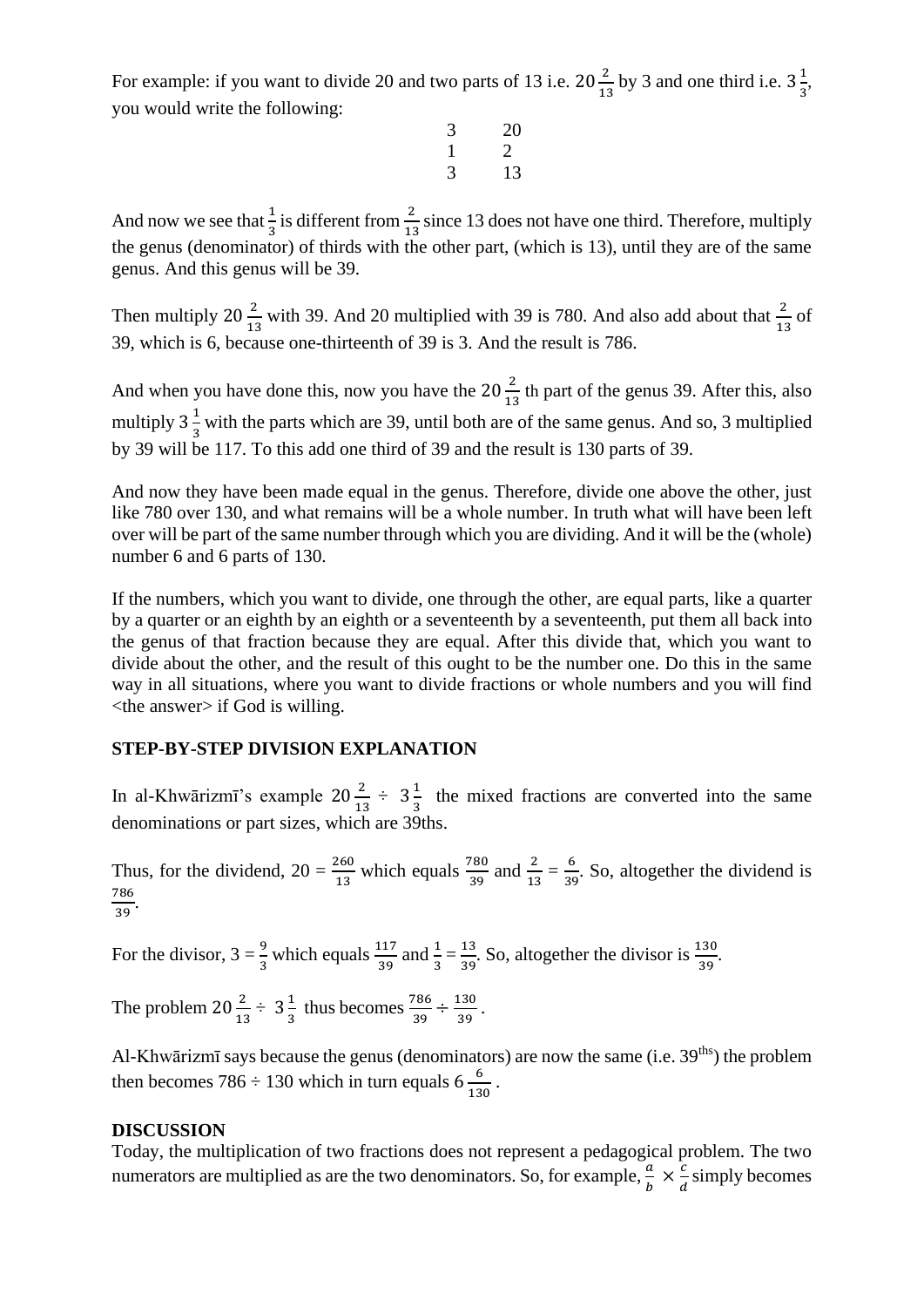ac  $\frac{ac}{bd}$ . By applying the distributive law to al-Khwārizmī's example of  $3\frac{1}{2}$  $\frac{1}{2} \times 8\frac{3}{12}$  $\frac{3}{11}$  we can restate this as

$$
(3 + \frac{1}{2}) \times (8 + \frac{3}{11})
$$
 which becomes  
\n $(3 \times 8) + (3 \times \frac{3}{11}) + (\frac{1}{2} \times 8) + (\frac{1}{2} \times \frac{3}{11})$  which becomes  
\n $24 + \frac{9}{11} + 4 + \frac{3}{22}$  which becomes  
\n $28 \frac{21}{22}$ .

However, division is more problematic so students are often taught to convert division by a fraction into multiplication by a reciprocal. For example,  $\frac{a}{b} \div \frac{c}{d}$  $\frac{c}{d}$  would become  $\frac{a}{b} \times \frac{d}{c}$  $\frac{a}{c}$ . For example, in the division  $12 \div \frac{2}{3}$  the expression would change to become  $12 \times \frac{3}{2}$  $\frac{3}{2}$ . Notably, al-Khwārizmī's example is  $20\frac{2}{13} \div 3\frac{1}{3}$  $\frac{1}{3}$  which initially becomes  $\frac{262}{13} \div \frac{10}{3}$  $\frac{10}{3}$ .

By applying the mnemonic *"Ours is not to reason why, just invert and multiply"* this would then become  $\frac{263}{13} \times \frac{3}{10}$  $\frac{3}{10}$ . This takes us straight to  $\frac{786}{130}$  which in turn leads us to 6  $\frac{6}{13}$  $\frac{6}{130}$  which can be further simplified to  $6\frac{3}{6}$  $\frac{3}{65}$  which al-Khwārizmī does not do.

Notably, Brahmagupta does refer to an inversion rule in his *Brāhmasphuṭasiddhānta.* On division, he wrote, *"Both terms being rendered homogeneous the denominator and numerator of the divisor are transposed: and then the denominator of the dividend is multiplied by the [new] denominator; and its numerator, by the [new] numerator. Thus division [is performed.]"* Elsewhere, we read, "The denominator and numerator of the divisor having been interchanged, the denominator of the dividend is multiplied by the (new) numerator. Thus division of proper fractions is performed" [6].

An example is given by the translator (Henry Colebrooke), where an area of a rectangle is  $122\frac{1}{2}$ with a side of  $10\frac{1}{2}$ ; tell the upright. Reduced to a homogeneous form, the terms become 245  $\frac{45}{2}$  and  $\frac{21}{2}$  with the former being the area and the latter a side length. In the division of the area by the side, the latter is transposed and the two terms  $\frac{245}{2}$  and  $\frac{2}{21}$  are then multiplied to give  $\frac{490}{42}$ , or  $11\frac{2}{3}$  as the upright. (Note: The translator incorrectly gives an answer of  $11\frac{1}{2}$ .)

#### **CONCLUSION**

By exploring the methods al-Khwārizmī follows to multiply and divide mixed fractions, we can more easily see how some but not all ideas evolved over time in the Arabic world from ancient Indian roots.

#### **References**

[1] *Thus Spake al-Khwarizmi: A Translation of the Text of Cambridge University Library Ms. Ii.vi.5*, John N. Crossley and Alan S. Henry, Historia Mathematica, 17 (1990), 103-131.

[2] *Die älteste lateinische Schrift über das indische Rechnen nach al-Ḫwārizmī, (Latin & German)* Menso Folkerts; Paul Kunitzsch; Hispanic Society of America, München : Verlag der Bayerischen Akademie der Wissenschaften, 1997.

[3] Latin multiplication translation courtesy of Peter Crabtree, Melbourne Australia.